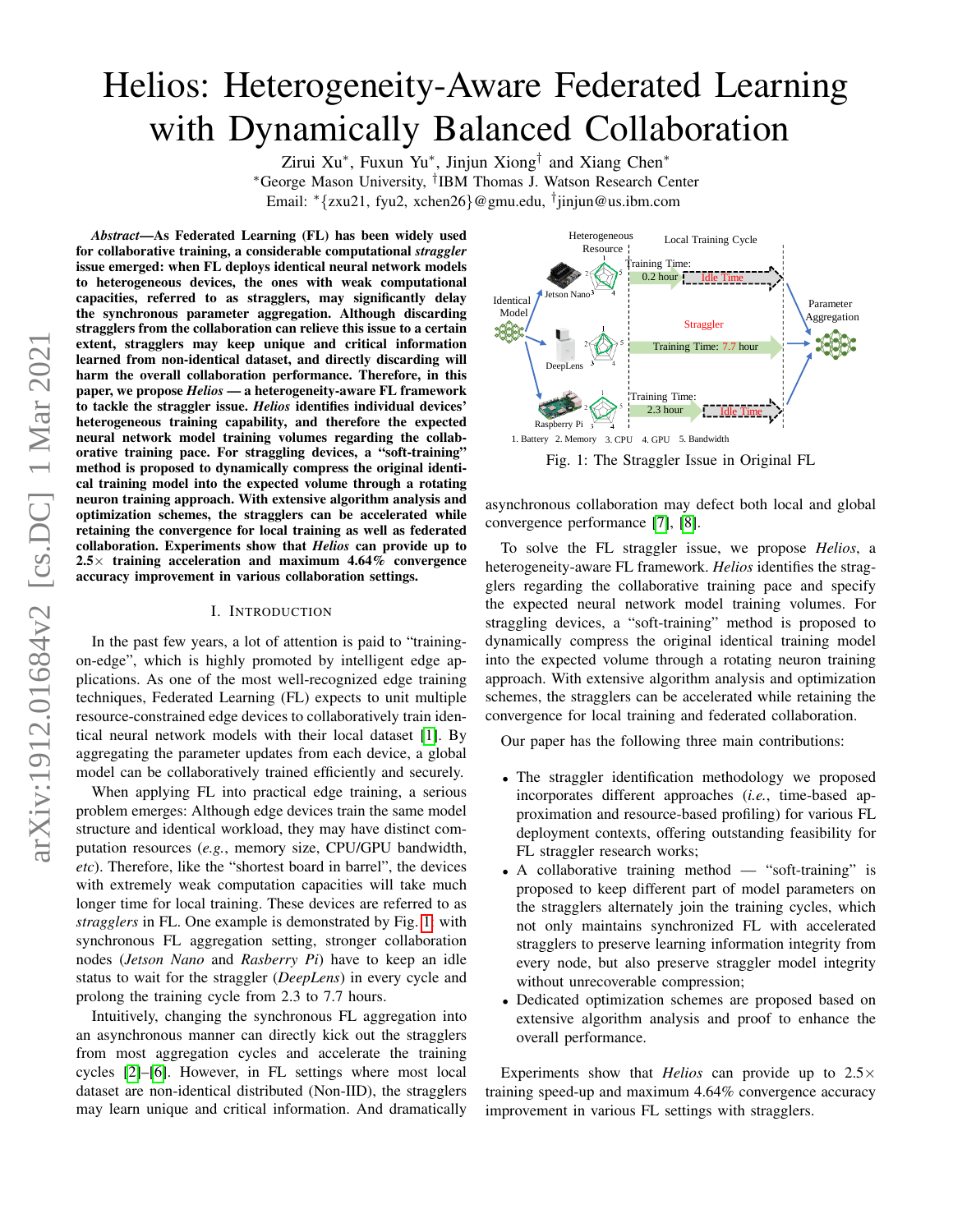<span id="page-1-0"></span>

## *A. Federated Learning on Heterogeneous Edge Devices*

In practical FL implementation, multiple edge devices collaboratively train the identical models on their local training data with two kinds of heterogeneities:

*Hardware Resource Heterogeneity:* Since various edge devices participate in FL, they have heterogeneous hardware resources in terms of memory size, CPU bandwidth, and *etc*. Given a certain edge device in FL, the training consumption of its CNN model can be generally evaluated as the training cycle time cost. However, the mismatches between the model's computation consumption and device's resource capacities will increase the model training time.

*Information Heterogeneity:* In FL process, every edge device will constantly learn the information from local training data and contribute to the final global model [\[9\]](#page-5-5), [\[10\]](#page-5-6). Although lagging the FL efficiency, stragglers still have important learned information. This phenomenon becomes more prominent in the Non-IID setting [\[1\]](#page-5-0). The critical information learned from stragglers are distinct and cannot be ignored from the perspective of the entire collaboration process.

Based on the above two heterogeneity analysis, it is essential to eliminate stragglers delay while preserving their learned information in FL process.

## *B. Federated Learning Straggler Issue*

Some works are proposed to solve the straggler issue:

*Asynchronous Methods*: these works only aggregate parameters of stragglers at certain cycles [\[3\]](#page-5-7), [\[11\]](#page-5-8)–[\[13\]](#page-5-9). Nishio *et al.* proposed an optimized FL protocol (*i.e.*, FedeCS) to kick out straggled devices from the learning collaboration [\[11\]](#page-5-8). Wang *et al.* introduced a dedicated collaboration method to reduce the training loss introduced by the asynchronous stragglers [\[13\]](#page-5-9). Although showing acceleration performance, they cannot fundamentally eliminate stragglers and even cause information degradation and stale parameter updating [\[7\]](#page-5-3), [\[8\]](#page-5-4). Fig. [2](#page-1-0) shows an analysis for two collaborative devices under three settings. We can easily find that, the original synchronous FL achieves the best convergence accuracy. However, when the asynchronous straggler parameter aggregation cycle increases from 2 epochs (setting 2) to 3 epochs (setting 3), both the converge accuracy and speed will decrease.

*Synchronous Methods*: these works leveraged local training optimization methods to accelerate stragglers' training cycles so as to achieve synchronous aggregation [\[14\]](#page-5-10), [\[15\]](#page-5-11). Jiang *et al.* used model pruning to compress the original models to smaller ones which can satisfy the given constraints [\[14\]](#page-5-10).

<span id="page-1-1"></span>

Fig. 3: The *Helios* Framework Overview

Jeong *et al.* reduced the model size in edge nodes based on knowledge distillation [\[15\]](#page-5-11). However, due to the permanent model structure losing, the information capacity of stragglers will decrease and may face converge degradation. As shown in [\[16\]](#page-5-12), when introducing models with diverged structures, the global model accuracy would drop as much as 10%.

## III. FRAMEWORK OVERVIEW

The overall concept of *Helios* is shown in Fig. [3.](#page-1-1) In order to accelerate stragglers, the proposed framework is aiming to optimize the model training on stragglers.

*Initialized Stragglers Identification:* Since the straggler issue is caused by devices' heterogeneous resources, we proposed two straggler identification approaches for various FL deployment contexts to improve framework flexibility, which will be discussed in Section IV. B.

*Optimization Target Determination:* In Section IV. C, the initialized stragglers' optimization targets (*i.e.* the expected model volumes) are further determined, which can reduce models' training consumption and achieve acceleration.

*Soft-training:* Guided by the expected model structure volumes, "soft-training" method is introduced. In each training cycle, the proposed method can let different part of model parameters (*e.g.* neurons) alternately join the training, which maintains a complete model parameter updating for collab-oration. As Fig. [3](#page-1-1) shows: in the  $i^{th}$  training cycle, neurons indicated by red crosses are skipped to achieve training acceleration. However, in the  $(i + 1)^{th}$  training cycle, a different set of neurons (yellow squares) are skipped. Such a training method can guarantee each model parameter on stragglers has opportunities to make a contribution to the collaboration.

*Optimizations for Soft-training:* We further propose several dedicate optimization schemes in Section VI, which can enhance the overall convergence performance and collaboration scalability based on the extensive algorithm analysis and proof.

# IV. POTENTIAL STRAGGLER IDENTIFICATION IN HETEROGENEOUS COLLABORATION

In this section, we will discuss potential straggler identification and the corresponding optimization target determination in the heterogeneous collaboration setting.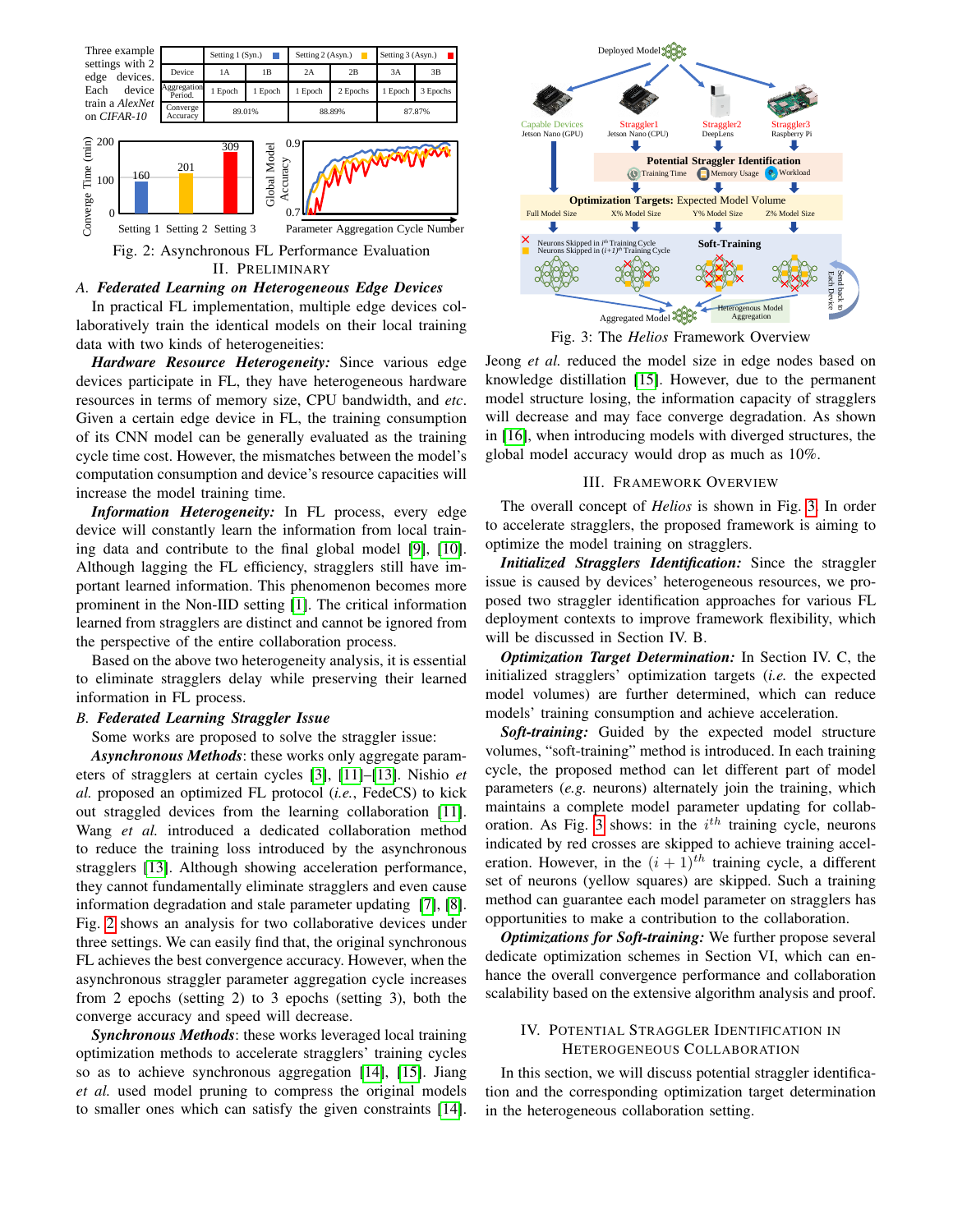#### *A. Heterogeneous Federated Learning Setup*

In the heterogeneous FL, multiple edge devices with heterogeneous computation resources collaboratively train the identical models with their local datasets. After each local training, they upload the local model parameters to the global device for global model updating. Once obtaining a new global model, the global device sends the model parameters back to each local device. During this process, the devices with extremely weak computation capacities will take a much longer local training time, becoming stragglers in FL.

## *B. Straggler Identification*

Since the straggler has a much longer training time cost than the normal devices  $(35 \times \text{in Fig. 1})$ , identifying it only after FL process will introduce a high time overhead. Therefore, the potential stragglers need to be initially detected by comparing the computation resources of each device. Two approaches are discussed in this paper: time-based approximation and resource-based profiling.

*Time-based Approximation:* If partial/all devices' hardware configurations cannot be obtained (*Black Box*), we can leverage the proposed time-based approximation to fast identify the stragglers. In this case, our approach will assign each device with a lightweight test bench (only train few iterations) and quickly record their training time cost. Then the approach ranks all devices based on their training time cost values and obtain an approximate index  $T = \{T_1, T_2, ..., T_N\}$ , where  $T_1$ represents the longest time cost. Based on FL requirement, the top-k devices in the index are identified as potential stragglers.

*Resource-based Profiling:* If all devices' hardware configurations can be obtained (*White Box*), we can leverage the proposed resource-base profiling to accurately identify the stragglers. First, the scheme will investigate the computation resource of each device in terms of computation bandwidth, memory size, communication bandwidth, *etc.* Next, we can leverage resource models in [\[17\]](#page-5-13) to fully profile each device's model training consumption. For example, straggler's training time cost  $Te$  can be exactly formulated by the training computation workload  $W$ , memory usage  $M$  as:  $Te = W/C_{cpu} + M/V_{mc} + M/B_n$ , where  $C_{cpu}$ ,  $V_{mc}$ , and  $B_n$  represent device computation bandwidth, data transmitting speed, and communication bandwidth. Finally, we can identify the stragglers based on each device's computation ability.

#### *C. Optimization Target Determination*

After finding the potential stragglers, it is important to identify the optimization target, namely, the expected model volumes of stragglers in each training cycle to achieve acceleration. The expected model volume can be selected with a pre-define volume or adapted to a specific value according to the resource constraints.

For the first one, we can define multiple model volume levels in advanced and assign each straggler with a model volume level according to the training time cost index T. The model volume will be dynamically adjusted to an optimal point during the first several training cycles in FL process.

<span id="page-2-0"></span>

If the model volumes of stragglers need to be accurately determined before the training, we can leverage the profiling models we built in the *Resource-based profiling*. Specifically, we select each layer with  $P_i n_i$  neurons simultaneously until the model consumption approaches to the resource constraints, where  $n_i$  is the total neuron number in the  $i<sup>th</sup>$  layer and  $P_i$  is a ratio between  $(0, 1)$ . Hence, the optimized model volumes can ensure training acceleration during the FL process.

#### V. SOFT-TRAINING ON STRAGGLING EDGE DEVICES

With identified potential straggler and corresponding model volumes from initialization, we propose "soft-training" scheme to adapt the optimized model to specific resource constraints while guaranteeing converge effectiveness.

## *A. Soft-training Process under Optimization Targets*

Fig. [4](#page-2-0) shows the entire "soft-training" flow and we take neurons as our minimum model parameter structure. The entire "soft-training" can be divided into three steps:

*Step 1. Straggler Model Shrinking:* In order to meet the optimization targets (the expected model volume), we only select a set of neurons from stragglers' models to join the training cycle. As aforementioned, methods in Section IV only approximately identify stragglers and their expected mode volume. Therefore, *Helios* needs first few training cycles to finalize the stragglers and model volumes by dynamically adjusting the model volumes to accommodate normal devices *w.r.t.* training time cost.

During the partial training, two types of neurons are selected to achieve an optimized convergence performance: the neurons with the higher contributions to the collaboration convergence (primary converge guarantee) and some other random neurons (further converge optimization). Then we define the contribution metric by leverage the assumption in [\[18\]](#page-5-14) that the neurons with larger weight parameter changing values will provide larger impacts to the global model. We assume the weight parameters of the  $j<sup>th</sup>$  neuron in the  $i<sup>th</sup>$  layer after training epoch  $S_k$  as  $\theta_{s,r,n}^{ij}(S_k)$ , and the neuron's collaboration contribution  $U^{ij}(S_k)$  will be calculated by the summation of useful changes in the current training cycle as:

$$
U^{ij}(S_k) = \theta_{s,r,n}^{ij}(S_k) - \theta_{s,r,n}^{ij}(S_{k-1}),
$$
\n(1)

where a larger  $U^{ij}$  represents the target neuron demonstrates a higher collaboration contribution. We will elaborately show how to select these two types of neurons in each training cycle in Step 2 and Step 3.

*Step 2. Neuron Rotation for Model Integrity:* With partial training in Step 1, model training consumption on stragglers can be adapted to the specific device resource constraints.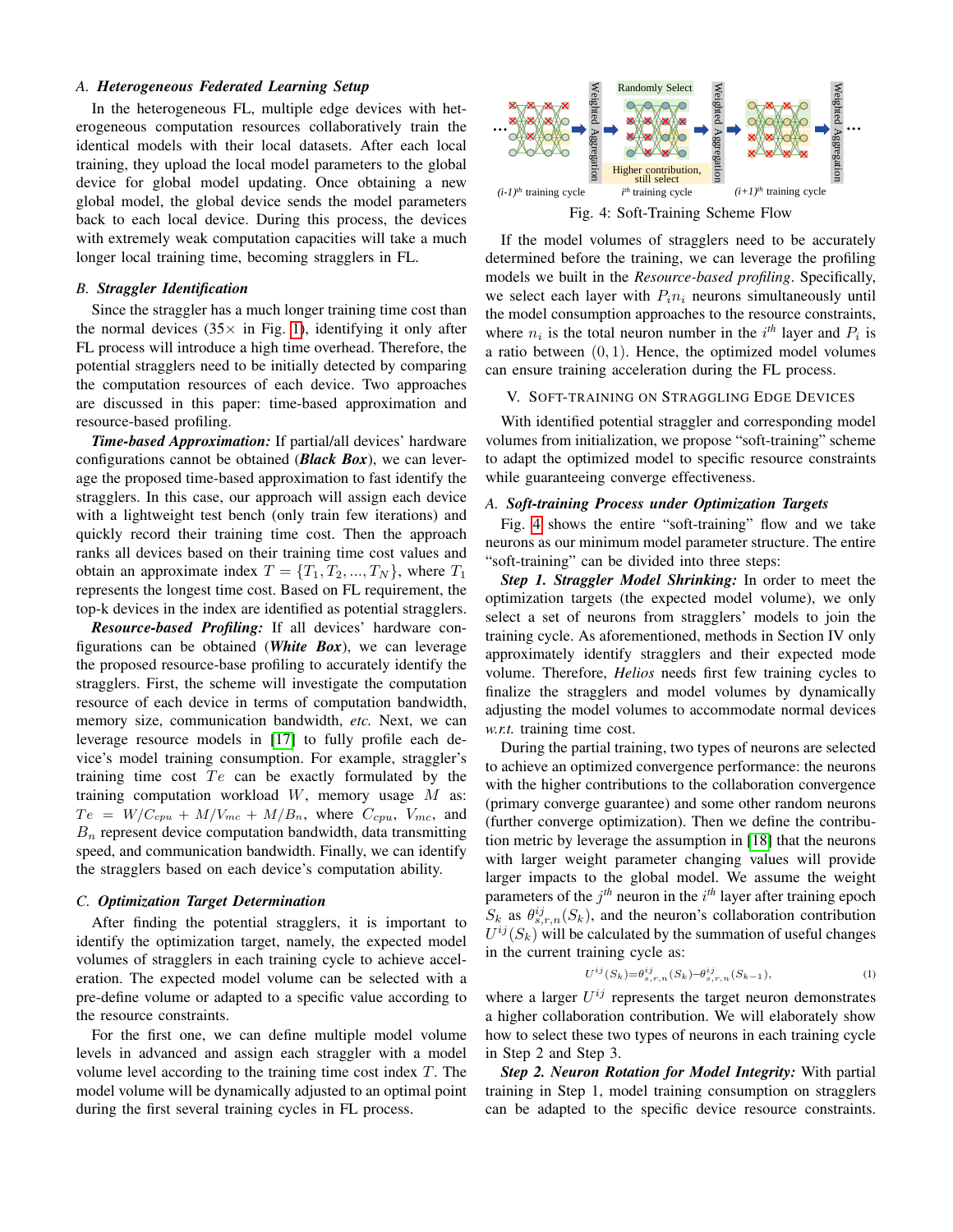Some previous methods leverage fixed model pruning to achieve partial training [\[14\]](#page-5-10), [\[15\]](#page-5-11). However, without an optimized training algorithm to keep a rather complete model structure, the pruned model parameters will permanently lose their contribution to the collaboration, thereby inevitably hurt convergence accuracy and speed.

Therefore, in our "soft-training", we solve the conflict between the optimization targets and model integrity by letting different part of model parameters (*i.e.* neurons) alternately join training cycles. As Fig. [4](#page-2-0) illustrates, in the  $i^{th}$  training cycle, we first choose  $P_s$  percentage neurons<sup>[1](#page-0-1)</sup> which have the highest changing values  $U^{ij}$  and randomly select other  $(1-P_s)P_in_i$  neurons from the rest  $(n_i-P_sP_in_i)$  ones which have relative lower contributions. Value of  $P_s$  will be discussed in Section VI. A Therefore, the total parameter changing on a straggler is:

<span id="page-3-0"></span>
$$
\Theta(S_k) - \Theta(S_{k-1}) = TopK(U^{ij}) \cup Rand(U^{ij}), where K = P_s P_i n_i,
$$
 (2)

where  $\Theta(S_k)$  represent the model parameter of the straggler and Rand operation is randomly selecting  $(1 - P_s)P_i n_i$ neurons'  $U^{ij}$ . Next, in the  $(i + 1)^{th}$  training cycle, since the neurons with the highest contribution don't change, we still select them in the training to provide the primary converge guarantee. On the contrary, a different set of neurons with lower contributions will be selected. By alternately joining each training cycle, every neuron on a straggler has opportunities to keep model integrity to the global model convergence.

*Step 3. Aggregation and Local Model Updating:* After finishing a local training cycle, each local edge device will upload the gradients of the selected neurons to the global device during the aggregation cycle. Meanwhile, the global device will average the uploaded model parameters to update the global model, which will be further discussed in Section VI. B. Once the new global model parameters are obtained, they will be sent to each local device for local model updating and the local edge devices can start the next training cycle.

With the above three steps, models on the stragglers adapted to the optimization targets while still maintain a rather complete model structure and balanced contribution, thereby guarantees the global model convergence performance.

#### *B. Convergence Proof and Conditions Analysis*

Consider federated learning with  $N$  nodes, the training dataset and loss function for each device is  $\{x_n\}$  and  $\{f_n\}$ , respectively. Let  $\Theta \in \mathbb{R}^m$  represents the model parameter and  $m$  indicates the total neuron number.

The FL optimization goal can be formulated as:

$$
\min_{\Theta} f(\Theta) := \frac{1}{N} \sum_{n=1}^{N} f_n(\Theta), \quad \Theta_{t+1} = \Theta_t - \eta_t g_t(\Theta_t), \tag{3}
$$

where t is the current training epoch number (equals to  $S_k$  in Eq. [2\)](#page-3-0), and  $g_t(\cdot)$  represents the gradients.

Proposition-1: *Convergence Bounded by Gradient Variance*. Based on previous work [\[19\]](#page-5-15), the global model convergence loss is proved to be bounded by the variance of gradient  $g_t(\Theta_t)$  across different nodes:

<sup>1</sup>We empirically evaluate overhead of such sorting operation and find it can be ignored compared to the training cost (*e.g.* 18ms vs 12mins).

$$
\mathbb{E}\left[f\left(\Theta_{t+1}\right)\right] \le f\left(\Theta_{t}\right) - \eta_{t} \left\|\nabla f\left(\Theta_{t}\right)\right\|^{2} + \frac{L}{2} \eta_{t}^{2} \mathbb{E}\left\|g_{t}\left(\Theta_{t}\right)\right\|^{2}.
$$
 (4)

Therefore, in our soft-training algorithm, we regulate the third term, which is the gradient variance to achieve the desired model convergence. Such theoretical convergence boundary can be also applied to Non-IID situation, where the gradient variance  $\mathbb{E} \|g_t(\Theta_t)\|^2$  can still find a upper boundary.

Proposition-2: *Bounded Gradient Variance in Soft-Training*. The gradient variance in soft-training is bounded by  $(1 + \rho)v$ *if we can maintain at least* v *neurons with the highest gradient contribution, thus ensuring the convergence of soft-training.*

Proof: In soft-training, we select partial neurons to join each training cycle for acceleration. Denote the neurons' gradient in soft-training as  $ST(g(\Theta_t))$  and simplify  $g_t(\Theta_t)$  as g. Each neuron's  $g$  has a probability  $p_i$  to be selected in each cycle. Therefore, the gradient variance could be reformulated as:

$$
ST(g) = \left[ D_1 \frac{g_1}{p_1}, D_2 \frac{g_2}{p_2}, \cdots, D_d \frac{g_d}{p_d} \right],
$$
 (5)

where  $D_i \in \{0, 1\}$  is the mask indicating the selection results of each neuron, and each gradient term  $g_i$  divided by probability  $p_i$  denotes the unbiased estimation of  $g_i$ . *Moreover*, p<sup>i</sup> *cannot be 0 therefore each neuron shouldn't be inactivated for a long-term.* Thus, the variance of  $ST(g)$  could be then reformulated as:

$$
\mathbb{E}\sum_{i=1}^{m} \left[ ST(g)_i^2 \right] = \sum_{i=1}^{m} \left[ \frac{g_i^2}{p_i^2} \times p_i + 0 \times (1 - p_i) \right] = \sum_{i=1}^{m} \frac{g_i^2}{p_i}, \quad (6)
$$

which shows the variance of gradient is related to the probability  $p_i$ . Therefore, the trade-off between  $p_i$  and gradient variance could be formulated as an optimization problem:

$$
\min_{p} \sum_{i=1}^{m} p_i \quad \text{s.t.} \quad \sum_{i=1}^{m} \frac{g_i^2}{p_i} \le (1+\epsilon) \sum_{i=1}^{m} g_i^2, \tag{7}
$$

where  $\epsilon$  controls the variance of gradient.

Condition of Convergence. The convergence of soft-training could then be ensured with the following neuron selection criteria. During each soft-training cycle, we keep the  $P_s n_c$ neurons with highest convergence contributions joining the next training cycle. Let  $C$  represents the set of such high contribution neurons and their total number is v, i.e.,  $p_i = 1$ for  $i \leq v$ . In order to determine the value of v, we have:

$$
\sum_{i=1}^{m} \frac{g_i^2}{p_i} - (1+\epsilon) \sum_{i=1}^{m} g_i^2 = \sum_{i=1}^{v} g_{(i)}^2 + \sum_{i=v+1}^{m} \frac{|g_{(i)}|}{\lambda} - (1+\epsilon) \sum_{i=1}^{m} g_i^2 = 0.
$$
 (8)

Thus according to [\[19\]](#page-5-15), we can guarantee the convergence with v and  $\rho = \epsilon$  and  $\mathbb{E}[\|ST(g)\|_0]$  is bounded by:

<span id="page-3-1"></span>
$$
\mathbb{E}[\|ST(g)\|_0] = \sum_{i=1}^m p_i = \sum_{i \in C_v} p_i + \sum_{i \notin C_v} p_i
$$
  
\n
$$
\leq v + \frac{\rho^2 v \|g_{C_v}\|_2^2}{\rho \|g_{C_v}\|_2^2 + (1 + \rho) \|g_{C_v}\|_2^2} \leq (1 + \rho)v.
$$
\n(9)

Applying the aforementioned dynamic neuron selection, the gradients in the soft-training will be bounded by Eq. [9](#page-3-1) and thus soft-training convergence could be achieved.

## VI. OPTIMIZATIONS FOR SOFT-TRAINING

In this section, we propose several schemes to enhance overall performance based on the algorithm analysis and improve collaboration scalability.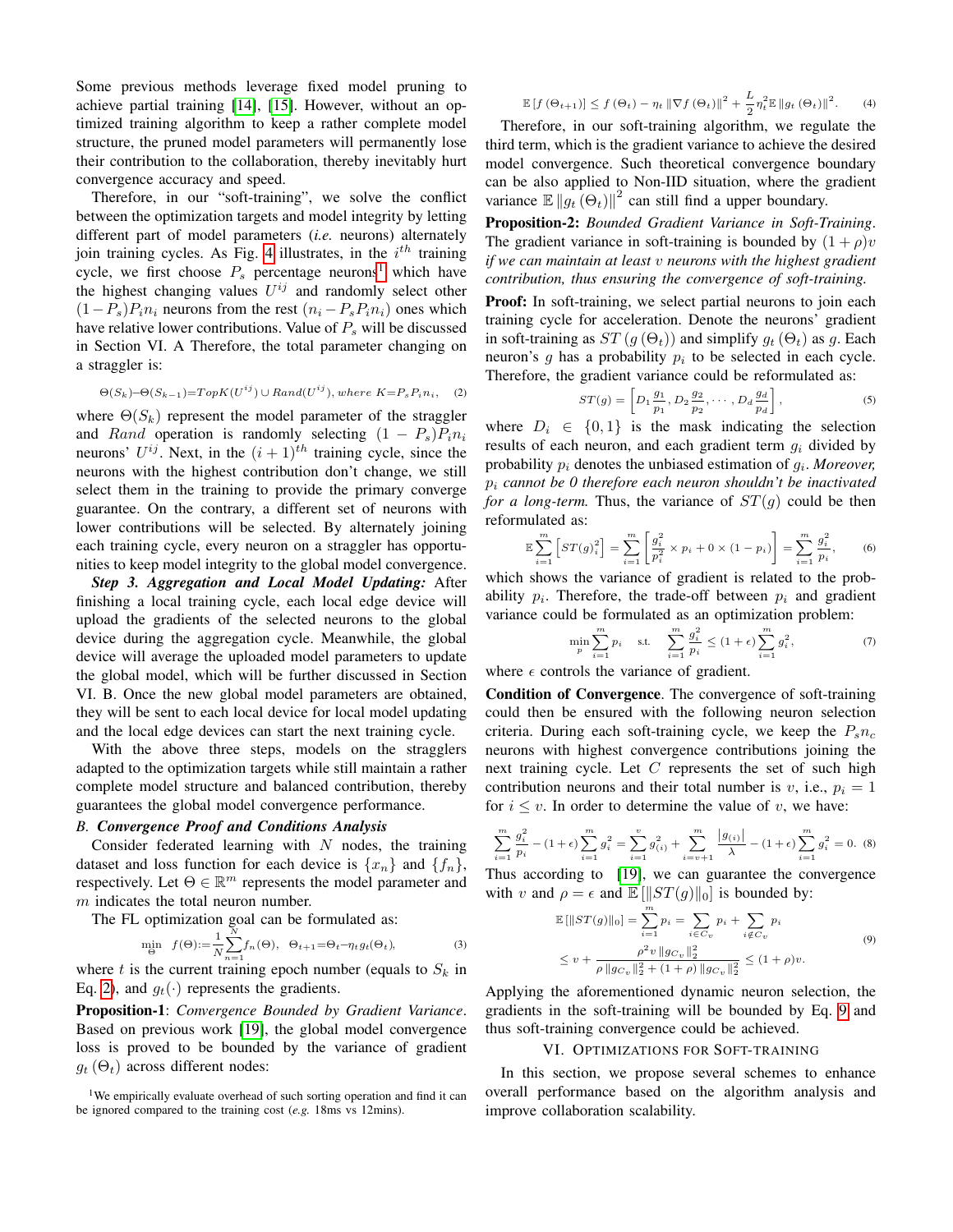<span id="page-4-0"></span>

|                  | Nano  |           | Deeplen | DeepLen |
|------------------|-------|-----------|---------|---------|
| Constraints      | (CPU) | Raspberry | (GPU)   | (CPU)   |
| Comp. W (GFLOPS) |       |           | 5.5     | ב.4     |
| Mem. U (MB)      | 252   | 150       | 100     | 110     |
| Tim. C (Mins)    | 20.6  | 23.8      | 27.2    | 34      |

TABLE I: 4 Stragglers with Heterogeneous Resource

Comp. W: Computation Workload; Mem. U: Memory Usage; Tim. C: Time cost;

#### *A. Neuron Rotation Regulation*

According to the proposition-2 and the corresponding condition, the gradient variance of soft-training is bounded by  $P_s$ , which is the ratio of neurons with the highest contribution  $U^{ij}$ . If  $P_s = 1$ ,  $\rho$  will equal 0, which means the local training with full neurons on a normal device. According to the previous works [\[18\]](#page-5-14), [\[20\]](#page-5-16),  $P_s$  usually can be selected from 0.05 to 0.1 for stragglers during FL process.

Another condition requirement is: neurons should not be inactivated for the long-term, which may introduce 0 for  $p_i$ and stale parameter issue. In order to avoid this, we pull the long-term skipped neurons back to training cycles timely. Specifically, during aggregation, each straggler will send its partial updated gradients index to the global device. The global device will record all currently skipped neurons and update their skipped cycles value  $C_s$ . In every aggregation cycle, once a certain neuron's  $C_s$  exceeds a pre-define threshold (we set as  $1 + \frac{m}{\sum p_i n_i}$ , the global device will inform the corresponding straggler and the targeted neuron will rejoin the training.

# *B. Model Aggregation Optimization with Heterogeneity*

From the perspective of the overall collaboration process, the proposed soft-training can maintain a balanced model updating of the stragglers. However, dive into each parameter aggregation cycle, multiple stragglers will introduce various partial models with diverged structures. Such a limited model size will bring additional errors to the global model. Hence, we introduce heterogeneous model aggregation scheme: according to the updating model size of device, assign each device with different weights to adjust their contribution:

$$
\min_{\Theta} f(\Theta) := \frac{1}{N} \sum_{n=1}^{N} \alpha_n f_n(\Theta) \tag{10}
$$

where  $\alpha_n$  is the adjusting ratio,  $\sum \alpha_n = 1$  and  $\alpha = r_n / \sum r_n$ .  $r_n$  is the ratio of neurons selected on each device. A larger  $\alpha_n$  means a more complete model structure will have more contributions to the collaboration performance.

#### *C. Collaboration Scalability Optimization*

During the practical FL process, more devices will dynamically join the collaboration. We leverage the following steps to improve the collaboration scalability of our method: Once *Helios* detecting a new device is adding into FL, it will first fetch device's hardware computation resources and compare them with the existed stragglers. During this step, both approximation and profiling approaches can be used to identify the new adding device based on whether the FL has enough profiling budgets. If the new device is identified as a straggler, *Helios* will assign it with a pre-defined model volume or adapt its model size based on the resource constraints.

## VII. EXPERIMENT

#### *A. Experiment Setup*

*Testing Platform Setting:* In our experiment, we leverage resource-based profiling to identify the stragglers. We first

<span id="page-4-1"></span>

Fig. 5: Soft-training Effectiveness Evaluation

profile the several edge devices' resource configurations. Then, by adjusting the configuration of CPU/GPU bandwidth and memory availability, we can simulate these edge devices' training performance on multiple Nvidia Jetson Nano development boards and let them as stragglers with different resource capabilities. The details of these straggler settings when running *AlexNet* on *CIFAR-10* are shown in Table. [I.](#page-4-0)

*CNN Models and Dataset:* In the experiment, three CNN models are used as our testing targets, namely, *LeNet*, *AlexNet*, and *ResNet-18*. The above three CNN models are trained on *MNIST*, *CIFAR-10*, and *CIFAR-100*, respectively.

*Baseline Methods:* In order to exhibit the superiority of *Helios*, we re-implement five other FL schemes for comparison: (1) *Synchronized FL (Syn. FL)*: All devices (including stragglers) update their parameters synchronously. (2) *Asynchronous FL (Asyn. FL)* Normal edge devices update their parameters immediately after local training without waiting for stragglers. (3) *Random* [\[12\]](#page-5-17): In each training, the stragglers randomly select partial model with the expected model structure volume. (4) *AFO* [\[6\]](#page-5-2): A optimized asynchronous method aiming to reduce staleness issue of stragglers.

## *B. General Helios Performance Evaluation*

We evaluate *Helios* in terms of the converge accuracy and speed by comparing the above baselines in this part. As shown in Table. [I,](#page-4-0) there are two straggler settings involved: (1) Four devices join in the FL with two capable devices and two straggled devices as Strag. 1 and Strag. 2. (2) Six devices join in the FL with three capable devices and three straggled devices as Strag. 1, Strag. 2 and Strag. 3.

*Accuracy Evaluation.*: Fig. [5](#page-4-1) illustrates the experimental results on converge accuracy. The X-axis represents the aggregation cycles of capable edge devices. We can find that *Asyn. FL* always achieves the lowest accuracy due to the information degradation. As for *Syn. FL*, since its training cycle is determined by the stragglers, it shows a much lower aggregation speed than other methods. *Helios* always shows the best accuracy compared to all the baseline methods. Specifically, for *LeNet*, *AlexNet*, and *ResNet18*, *Helios* achieves at most 0.24% to 4.64% accuracy improvement on two kinds of straggler settings.